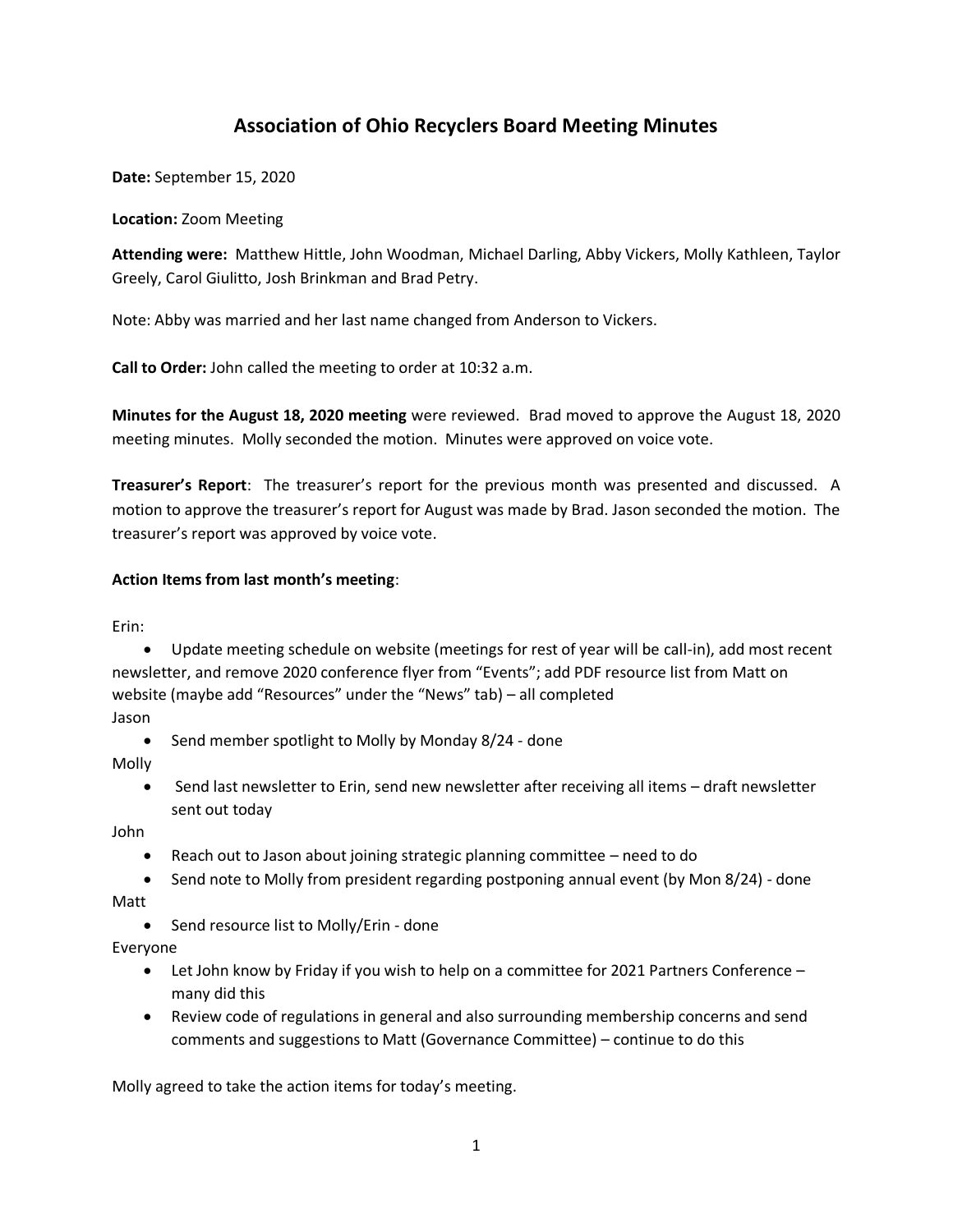### **Committee Updates**

Governance Committee – Will Look at the Code of Regulations in coming months. Matt will reach out to the Board members with terms expiring at the end of the year and confirm if they want to continue serving [action item]. Also for consideration is the officer positions which will be voted on at our Annual meeting in December.

Communications and Programming – The newsletter will be sent out to membership once everyone reviews the draft. It was asked to add a job opening to the newsletter.

Events – There were a number of updates regarding the partner's conference to be held next year, planned for June 22-24, 2021 in Chillicothe. John reviewed the different committees and indicated they should be meeting soon.

Strategic Planning – Nothing to report for this committee.

Finance - Matt checked the PO Box and there was nothing in there. Greif Paper has not paid their membership dues.

### **Board Member Recruitment**

We still have two open Board position. John hasn't heard back from his contact at SWACO. He will reach out to Kristi instead [action item]. Also, Erin will reach out to Honda again [action item]. Matt will reach out to Geauga Trumbull SWMD [action item].

### **New Business**

The group discussed ideas for the Annual Member meeting, to be held in December. It will be held virtually on December 15th. Some potential speakers were brainstormed. John will reach out to the NRC president to see if they are able to join us. It was noted that the president is likely to change before December. Molly will reach out to Steve Tharp to see if OSWDO could be represented. Also, John will draft an agenda [action items].

For the roundtable updates, Carol referenced that her SWMD's special collection events will be ending soon. Covid-19 made for an interesting season, with document shredding being through the roof. Erin related to the study GT Environmental is doing with the City of Cleveland. Their recyclables are show a contamination rate of 40-80 percent and are currently being sent to a landfill.

Matt referenced an effort being made by the US EPA to look at the National Recycling Strategy. They are seeking comments. He will forward the information on to the Board [action item].

There was discussion about John's call with the NRC about the request for ORC to become a state affiliate. John will reach out to Arley for an informal discussion [action item].